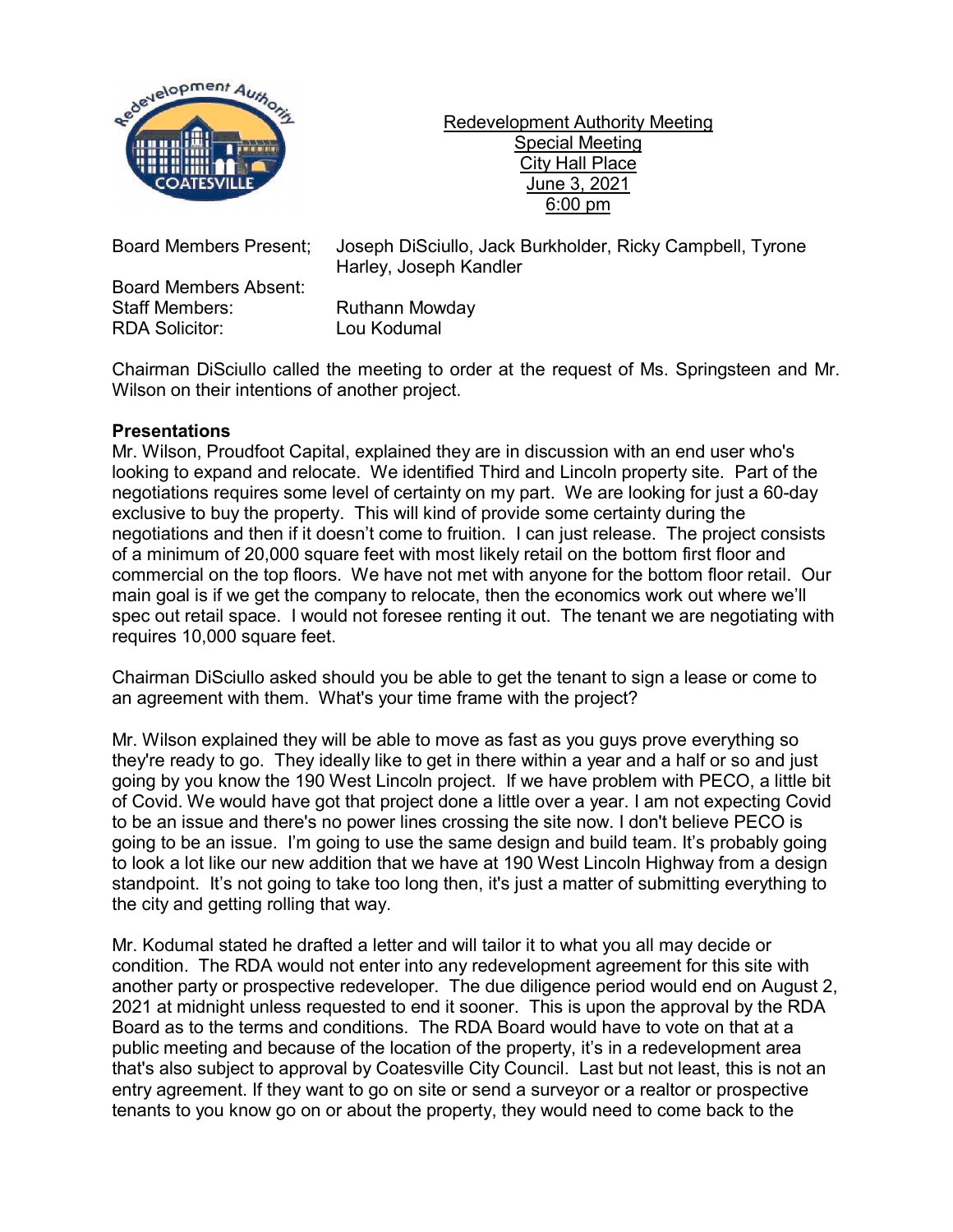redevelopment authority asking for a site license which they can do as soon as the June 21<sup>st</sup> RDA meeting if they need to or they could wait until a further meeting. Basically, we would grant the company 60 days of exclusivity. We wouldn't talk to anyone else for two months. I guess by way of further clarification because the Redevelopment Authority is a public agency. There is realty no effective way to prevent any third party. If Warren Buffett made an unsolicited offer to the RDA for 300 East Lincoln Highway, you really couldn't prevent him from throwing that offer over the transom so to speak. This is essentially what I understood David and Sue to be looking for that the RDA wouldn't be entering into any redevelopment agreement with a third-party redeveloper during that 60-day period. We really can't stop anybody that might send in an unsolicited offer or expression of interest or letter of interest or something for the same property. It's just that the RDA during this due diligence period wouldn't be contracting with anybody else.

Vice Chairman Burkholder stated that Mr. Wilson indicated that if he couldn't make the deal that he needs to make he would end the agreement which I assume you mean earlier than the 60 days right and would also know if you made the deal, would you then come back to us less than 60 days to process the full agreement. Mr. Kodumal replied that he added it so they can elect to end it sooner. If let's say things went very favorably with the prospective tenant. You could go to the RDA board for June 21st and ask the board to approve a redevelopment agreement and terminate the exclusivity period early or you could wait and see how further the negotiations went before making that decision.

Mr. Kandler asked if Mr. Wilson feels comfortable with the 60 days. We are not going to come up to 60 days and need extensions. I'm just uncomfortable taking something off the market like that, unless you feel as though the 60 days is well within reason of what you're looking that you can negotiate or do what you have to do within that time frame. Mr. Wilson stated he understood this, so I'm not going to abuse it and come back and say I need more time. That wouldn't be fair to the RDA. I am comfortable with 60 days.

Mr. Harley stated we're actually not taking it off the market, we're just putting a hold on it am I correct by saying that? Mr. Kodumal explained the wording of the letter as it currently stands says in consideration these due the PCA due diligence period, the RDA will not enter into any Redevelopment Agreement for the 300 East Lincoln Highway with another party, prospective redeveloper and that's limited to the due diligence period. So again, not to abuse Mr. Buffet, but if Mr. Buffet made an unsolicited offer. I'll pay the RDA five million dollars for a Redevelopment Agreement for this property right, just because PCA has an exclusive period on it, this wouldn't prevent the RDA from just waiting out the period and saying the exclusivity period is over and we're entering into a Redevelopment Agreement with Mr. Buffet. Mr. DiSciullo explained we are not taking it off the market we're simply saying, hey if you have an idea for a lot that's fine but we can't do anything with you for 60 days. We have someone who has the rights and if he says nay then we can look at your project but for 60 days we really, we can't do anything.

Mr. Campbell made a motion to approve entering into a 60-day exclusive activity with Proudfoot and Associates affiliates, with any necessary revisions or corrections by the Solicitor; Mr. Harley seconded the motion. Motion passed 5-0.

Mr. Kodumal stated he would provide the documents after the meeting for Mr. DiSciullo to esign.